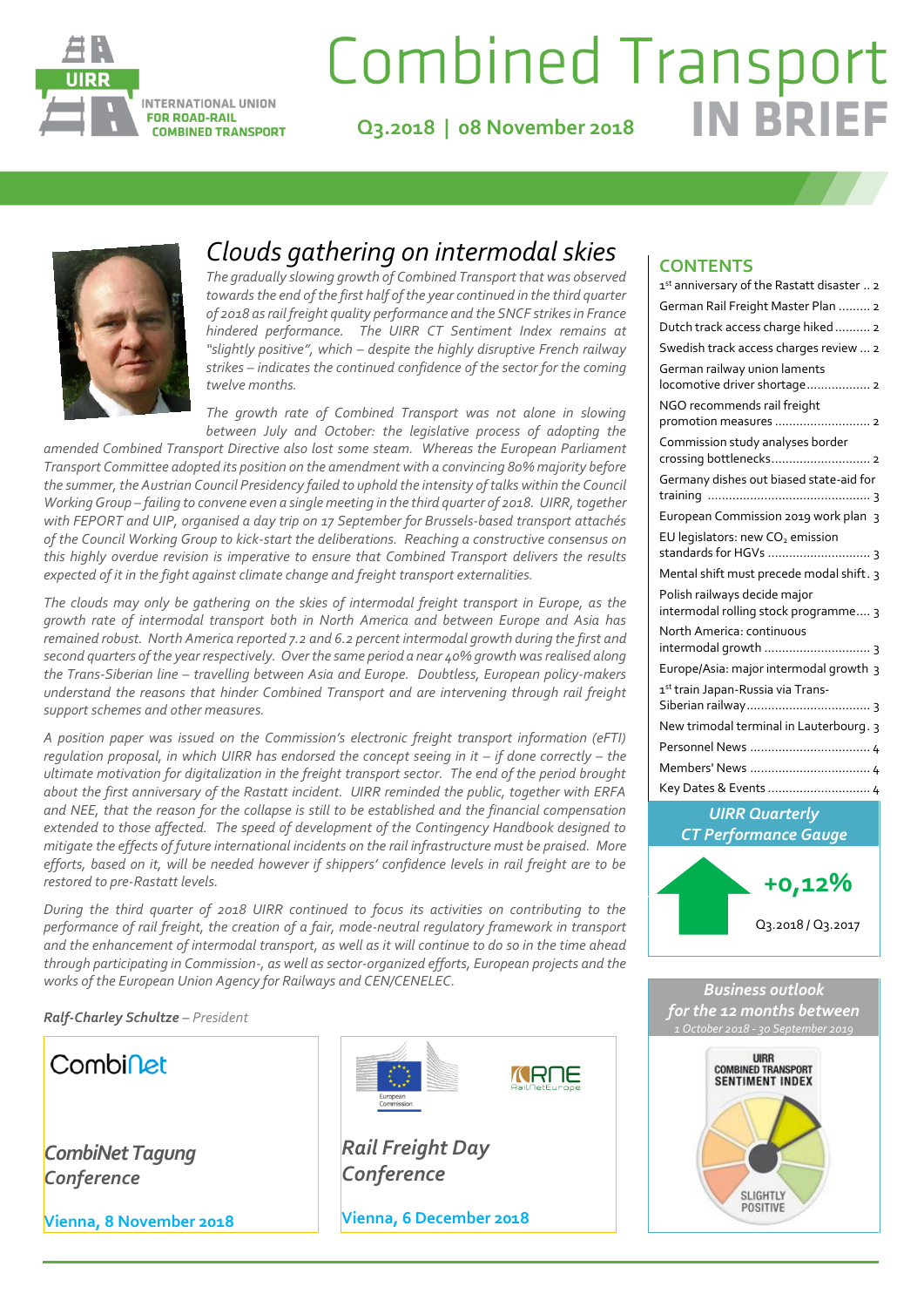**Combined Transport in Brief** 



**Q3.2018 | 8 November 2018 2**



### *Performance of Rail Freight*

### **First Anniversary of the Rastatt incident**

#### **October 2018**

ERFA, NEE and UIRR have issued a joint press release on the anniversary of the Rastatt incident. The follow-up work so far has been part commendable, part disappointing.

Link[: http://www.uirr.com/en/media-centre/press-releases-and](http://www.uirr.com/en/media-centre/press-releases-and-position-papers/2018/mediacentre/1016-erfa-nee-uirr-press-release-rastatt-anniversary.html)[position-papers/2018/mediacentre/1016-erfa-nee-uirr-press](http://www.uirr.com/en/media-centre/press-releases-and-position-papers/2018/mediacentre/1016-erfa-nee-uirr-press-release-rastatt-anniversary.html)[release-rastatt-anniversary.html](http://www.uirr.com/en/media-centre/press-releases-and-position-papers/2018/mediacentre/1016-erfa-nee-uirr-press-release-rastatt-anniversary.html)

# **Implementation is weak point of German Rail Freight Master Plan**

Link:

[charges.html](http://www.uirr.com/en/news/mediacentre/1039-rail-freight-operators-not-happy-with-dutch-new-track-access-charges.html)

#### **September 2018**

Whereas the German government was highly praised when adopting its Master Plan for Rail Freight nearly a year ago, the implementation of the plan has not progressed as smoothly as several sector players had hoped. Rail freight stakeholders have united in speaking up to ask for an unhesitant and consistent implementation.

Link[: http://www.uirr.com/en/news/mediacentre/1019-industry](http://www.uirr.com/en/news/mediacentre/1019-industry-calls-for-rapid-implementation-of-rail-freigth-master-plan-in-germany.html)[calls-for-rapid-implementation-of-rail-freigth-master-plan-in](http://www.uirr.com/en/news/mediacentre/1019-industry-calls-for-rapid-implementation-of-rail-freigth-master-plan-in-germany.html)[germany.html](http://www.uirr.com/en/news/mediacentre/1019-industry-calls-for-rapid-implementation-of-rail-freigth-master-plan-in-germany.html)

Link[: http://www.uirr.com/en/news/mediacentre/1023-master](http://www.uirr.com/en/news/mediacentre/1023-master-plan-for-rail-freight-transport-in-germany-implement-the-program-faster-.html)[plan-for-rail-freight-transport-in-germany-implement-the](http://www.uirr.com/en/news/mediacentre/1023-master-plan-for-rail-freight-transport-in-germany-implement-the-program-faster-.html)[program-faster-.html](http://www.uirr.com/en/news/mediacentre/1023-master-plan-for-rail-freight-transport-in-germany-implement-the-program-faster-.html)

[http://www.uirr.com/en/news/mediacentre/1039-rail-freight-](http://www.uirr.com/en/news/mediacentre/1039-rail-freight-operators-not-happy-with-dutch-new-track-access-charges.html)

Link[: http://www.uirr.com/en/news/mediacentre/1038-dutch-](http://www.uirr.com/en/news/mediacentre/1038-dutch-railway-network-full-little-space-left-for-additional-trains.html)

[operators-not-happy-with-dutch-new-track-access-](http://www.uirr.com/en/news/mediacentre/1039-rail-freight-operators-not-happy-with-dutch-new-track-access-charges.html)

### **Dutch track access charge hiked while line capacity runs out**

#### **July-August 2018**

Rail freight operators object to the method of calculating mark-ups to be introduced from December into the Dutch track access charge regime. Simultaneously, the Dutch infrastructure has been declared fully saturated – offering no more new train paths to freight trains; and the capacity outlook is bleak.

### [railway-network-full-little-space-left-for-additional-trains.html](http://www.uirr.com/en/news/mediacentre/1038-dutch-railway-network-full-little-space-left-for-additional-trains.html) **Swedish track access charges reviewed**

#### **August 2018**

Swedish authorities have announced the upward revision of track access charges, however access fees to use the rail network will not contain mark-ups.

# **German railway union laments locomotive driver shortage**

#### **August 2018**

The GDL union remarked that 600 drivers are still missing despite Deutsche Bahn's frantic locomotive driver recruitment efforts.

### **NGO recommends measures to promote rail freight**

#### **September 2018**

Transport & Environment working with Fraunhofer ISI have developed 6 policy recommendations in a long study effort that examined what would be necessary to put more freight on rail.

# **Commission study analyses border crossing bottlenecks**

#### **September 2018**

365 border crossing points were studied and 176 missing links identified in the recently announced study. Recommendations were formulated how to overcome the problems.

Link[: http://www.uirr.com/en/news/mediacentre/1034-swedish](http://www.uirr.com/en/news/mediacentre/1034-swedish-track-acces-charges-reviewed-marginal-costs-are-too-low.html)[track-acces-charges-reviewed-marginal-costs-are-too-low.html](http://www.uirr.com/en/news/mediacentre/1034-swedish-track-acces-charges-reviewed-marginal-costs-are-too-low.html)

Link[: http://www.uirr.com/en/news/mediacentre/1035-union](http://www.uirr.com/en/news/mediacentre/1035-union-laments-locomotive-shortage-.html)[laments-locomotive-shortage-.html](http://www.uirr.com/en/news/mediacentre/1035-union-laments-locomotive-shortage-.html)

Link: http://www.uirr.com/en/news/mediacentre/1026-7-lessonson-how-to-put-more-freight-on-rail.html

Link[: http://www.uirr.com/en/news/mediacentre/1046-analysis](http://www.uirr.com/en/news/mediacentre/1046-analysis-of-the-existing-cross-border-rail-transport-connections-and-missing-links-on-the-internal-eu-borders.html)[of-the-existing-cross-border-rail-transport-connections-and](http://www.uirr.com/en/news/mediacentre/1046-analysis-of-the-existing-cross-border-rail-transport-connections-and-missing-links-on-the-internal-eu-borders.html)[missing-links-on-the-internal-eu-borders.html](http://www.uirr.com/en/news/mediacentre/1046-analysis-of-the-existing-cross-border-rail-transport-connections-and-missing-links-on-the-internal-eu-borders.html)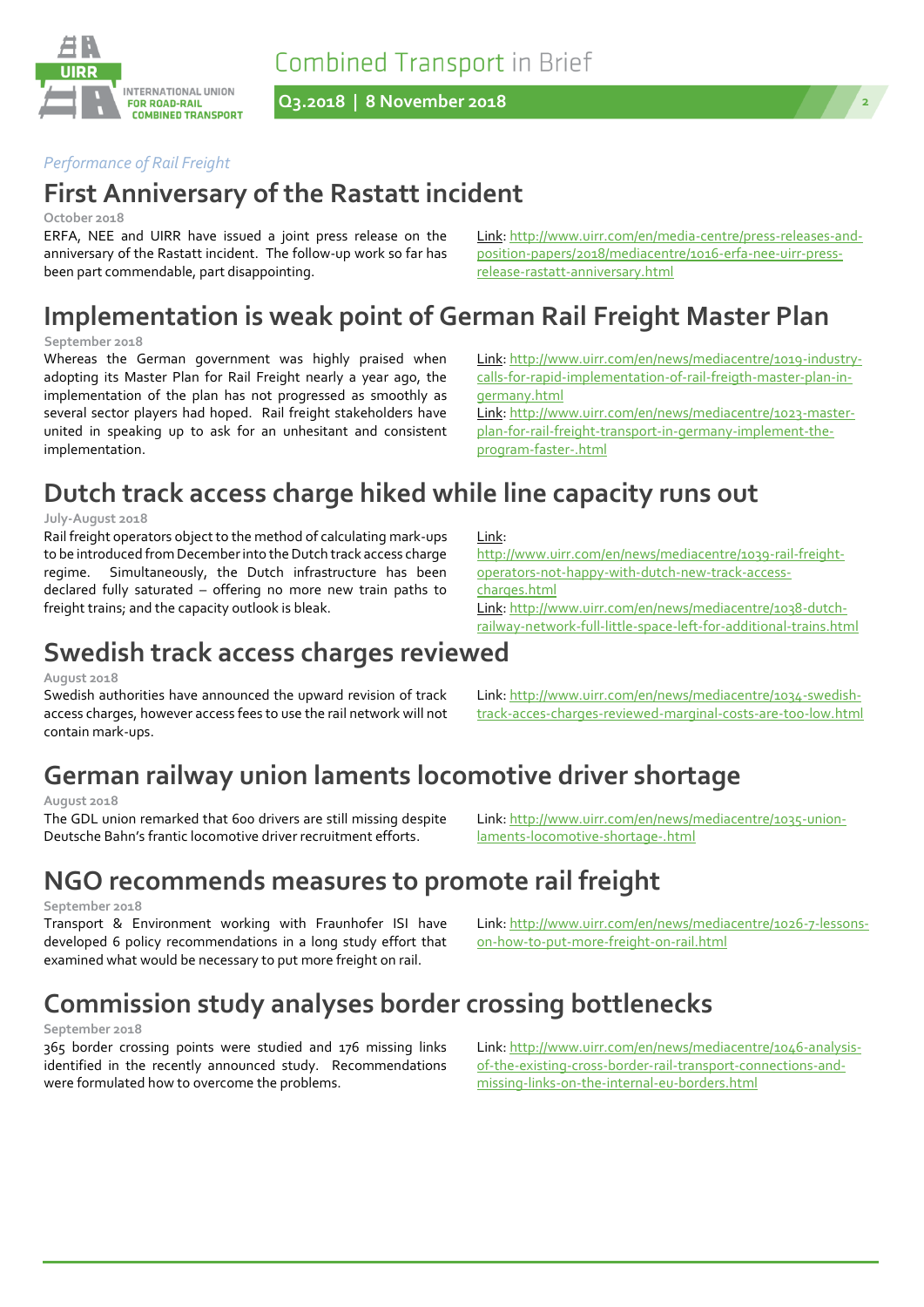**Combined Transport in Brief** 

**Q3.2018 | 8 November 2018 3**

#### *Mode-neutral, Fair Regulatory Framework*

### **Germany dishes out biased state-aid for training**

#### **July 2018**

The German government announced €125 million funding for truck driver training, €2,5 million for inland navigation crews and none for locomotive drivers.

### **European Commission 2019 work plan**

#### **October 2018**

**September 2018** 

The work plan for the final year of the Juncker Commission contains 5 priority pending initiatives for transport, including the amendment of the Combined Transport Directive.

A contentious debate is ongoing in the European Parliament and among the Member States considering the required reduction of

Link[: http://www.uirr.com/en/news/mediacentre/1028-state-](http://www.uirr.com/en/news/mediacentre/1028-state-funding-for-training-in-freight-transport-.html)

Link: http://www.uirr.com/en/news/mediacentre/1022 european-commission-work-plan-2019-announced.html

[funding-for-training-in-freight-transport-.html](http://www.uirr.com/en/news/mediacentre/1028-state-funding-for-training-in-freight-transport-.html)

standards.html

Link: http://www.uirr.com/en/news/mediacentre/1041-before-

modal-shift-mental-shift-needed-in-rail.html

### **Academics: mental shift must precede modal shift**

#### **September 2018**

The Brain Trains project offers 25 measures where governments and the economic players should consider changing their thinking in order to be able to deliver modal shift.

### *Enhancement of Intermodal Transport*

truck CO<sub>2</sub> emissions in the European Union.

# **Polish railways decide major intermodal rolling stock programme**

#### **August 2018**

In view of the significant growth of intermodal transport in Poland PKP Cargo launched a programme to acquire rolling stock needed to further advance the growth.

Link: [http://www.uirr.com/en/news/mediacentre/1044-pkp](http://www.uirr.com/en/news/mediacentre/1044-pkp-cargo-to-tender-the-procurement-of-936-flat-wagons.html)[cargo-to-tender-the-procurement-of-936-flat-wagons.html](http://www.uirr.com/en/news/mediacentre/1044-pkp-cargo-to-tender-the-procurement-of-936-flat-wagons.html)

# **North America continues to deliver substantial intermodal growth**

#### **July 2018**

After a robust 2017 performance, intermodal freight transport recorded further massive advances during the first half of 2018.

# **Major intermodal growth between Europe and Asia**

#### **July2018**

UTLC reported a 40% increase in the number of containers shipped during the first half of 2018 between Asia and Europe, with June reaching a historic high in volumes.

# **First train Japan-Russia via Trans-Siberian railway**

#### **July2018**

Following an agreement between Japan and Russia, intermodal delivery of containerised cargo began between the two countries.

# **New trimodal terminal opens in Lauterbourg**

#### **July2018**

The Port of Strasbourg facilitated an investment into a new facility to meet the demand for container transhipment experienced in the area.

Link: http://www.uirr.com/en/news/mediacentre/1029-h12018 north-america-continuing-intermodal-gains.html

Link: http://www.uirr.com/en/news/mediacentre/1030-freight-

volumes-utlc-on-new-silk-road-up-40-this-year.html

japan-russia-via-trans-siberian-railway-to-arrive.html

Link http://www.uirr.com/en/news/mediacentre/1040-1st-train-

Link: http://www.uirr.com/en/news/mediacentre/1033-newcontainer-terminal-for-strasbourg-inland-port-.html

**European legislators consider new CO<sup>2</sup> emission standards for HGVs** Link http://www.uirr.com/en/news/mediacentre/1043-truck-co2-